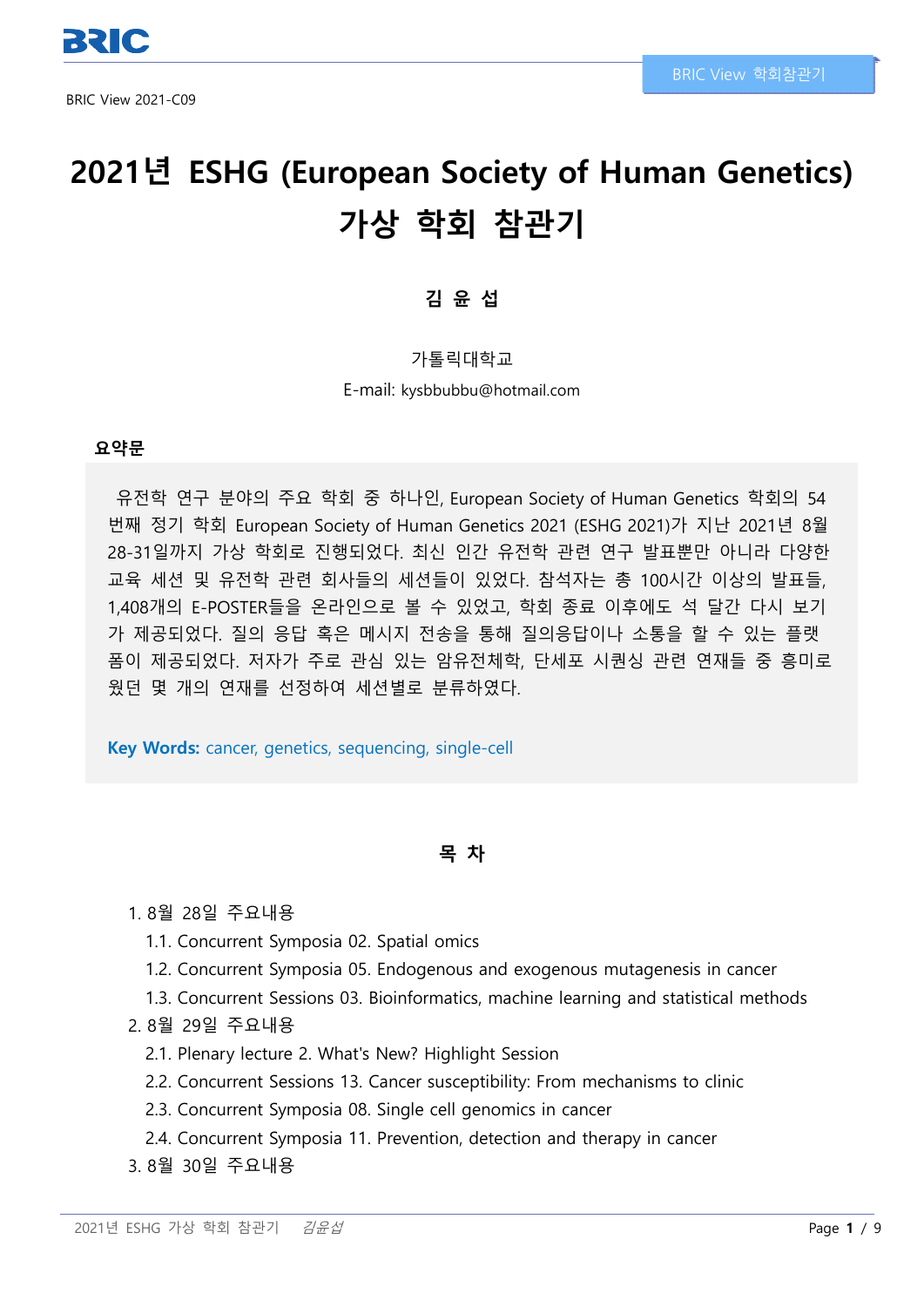- 3.1. Concurrent Symposia 15. Cells competing cells mosaicism and cancer
- 3.2. Concurrent Sessions 18. Functional genomics and transcriptomics
- 3.3. Concurrent Sessions 20. From mechanisms to therapeutic insights in cancer
- 3.4. Concurrent Sessions 21. Clinical immunology and novel therapies of genetic diseases
- 3.5. Cooperate session 54. QIAGEN
- 4. 8월 31일 주요내용
	- 4.1. Plenary lecture 5. ESHG Award Lecture
	- 4.2. Cooperate session 53. 10x Genomics
- 5. 맺음말

# **1. 8월 28일 주요내용**

#### **1.1. Concurrent Symposia 02. Spatial omics**

#### **Spatially resolved gene expression, Joakim Lundeberg**

최근 전사체학 분야에서 조직에서 in situ로 조직상의 위치 정보를 포함한 전장 유전체 발현 분석이 사용되고 있다. 현재의 프로토콜 상에서는 fresh frozen 샘플에서 짧은 리드 시퀀싱을 기반으 로 하고 있는데, 공간 전사체 시퀀싱(Spatial RNA sequencing) 관련하여 고해상도, FFPE 샘플, 또는 전장 길이 시퀀싱을 활용한 새로운 방법들에 대한 소개가 있었다. 이를 통해 병리조직학적 특징, 전 사체 데이터, 전사체로부터 추정한 유전체 복제수변이(inferred copy number aberration (CNA))을 통 합하여 위치적인 맥락을 고려하여 암의 해석이 가능하다. 공간 전사체 분석에서의 inferred CNA 분 석을 통해 전립선암에서 양성, 악성 부분의 DNA 수준에서의 차이를 연구한 결과를 발표하였으며, 흥미롭게도 양성 부분에서도 체성 돌연변이를 확인하였다.

## **1.2. Concurrent Symposia 05. Endogenous and exogenous mutagenesis in cancer**

# **Mutational signatures of environmental agents and chemotherapeutics in human cellular models, Jill Kucab**

Human induced pluripotent stem cells에 79종류의 발암물질 및 화학요법제제를 처리한 후 subclone expansion시켜서 전장 유전체의 돌연변이 패턴을 분석하였다. 79개 중 41개 제제가 각기 특징적인 돌연변이 패턴을 보였으며, 이 중 일부는 종양에서 보이는 패턴과 유사하였다. 6개 제제는 doublet-substitution signature를, 8개 제제는 indel signature를 보였다. 환경적 발암물질에 의한 DNA 손상이 별개의 repair and/or replicative pathway를 통해서 회복되어 각 제제별로 특징적인 돌연변이 패턴이 관찰되었다. 돌연변이의 분포상 transcribed strand 및 non-transcribed strand 간의 차이, replication-timing regions와 관련된 차이를 확인하였다.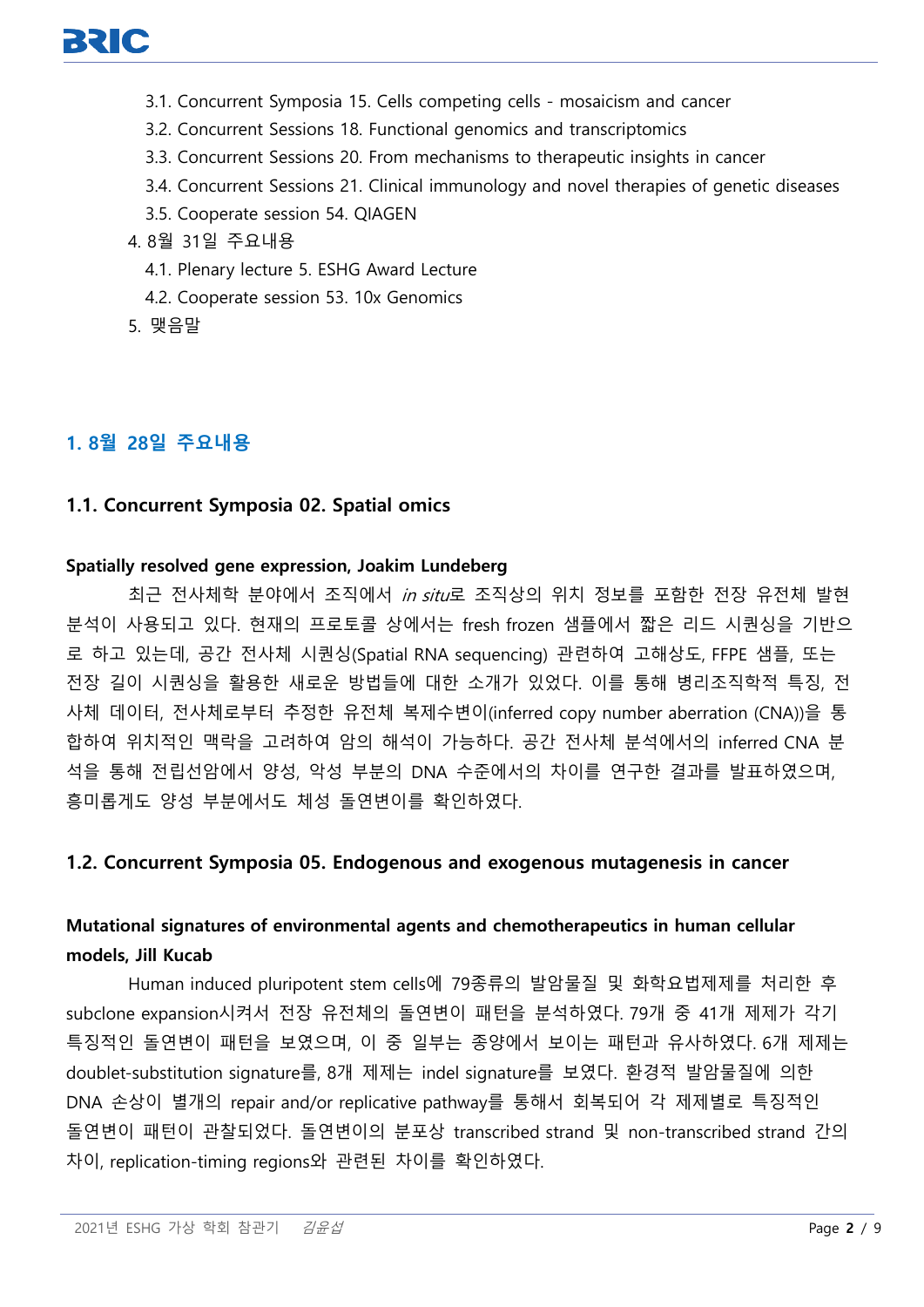#### **1.3. Concurrent Sessions 03. Bioinformatics, machine learning and statistical methods**

#### **The impact of copy number variants on complex human traits, Chiara Auwerx**

복합형질에서의 copy number variations (CNVs)의 역할은 잘 알려져 있지 않다. UK Biobank의 331,522명 대상자의 57개의 특성을 대상으로 CNVs을 분석하고 association study를 시행하였다. 47개의 표현형과 연관된 134개의 CNVs를 관찰하였다. 몇몇 CNVs은 다면발현 (pleiotropy)을 보였다: 16p11.2-BP4-BP5 and 22q11.2 부분은 각각 26가지, 19가지 특성과 연관이 있었다. 기존에 알려진 16p11.2와 몸무게의 연관성이 재현되었다. Urate transporter scaffold protein을 발현하는 PDZK1의 소실이 urate 수치의 감소와 연관됨을 발견하였다. 희귀 질환 Leri-Weill dyschondrosteosis와 연관된 SHOX와 이의 조절 부위가 저신장과 연관되었다. Murine oogenesis에 필수적인 MARF1의 복제 수는 초경 및 폐경 나이와 음의 연관성을 보였다. 결론적으로 본 연구에서 밝혀진 다수의 CNVs 연관성은 새로운 유전자 기능에 의한 복합형질 발현에 CNVs의 역할을 시사한다.

# **Enhanced SpliceMap and RNA-seq from clinically accessible tissues improves outlier prediction for non-accessible tissues, Nils Wagner**

혈액으로부터 DNA-seq 데이터에서 조직 특이적인 splicing prediction을 통해 발현양상을 예측할 수 있는 방법을 개발 및 소개하였다. 이를 통해 임상적 검체 채취가 가능한 조직(피부 등)의 RNA-seq 데이터를 통해 임상적인 검체 채취가 어려운 조직(뇌 등)의 splicing 이상 및 유전자 발현을 추정할 수 있다. Benchmark dataset으로 다양한 조직의 발현 데이터와 유전형이 있는 GTEx 데이터를 이용하였으며 기존의 SpliceAI와 MMSplice와 같은 splicing 예측 방법보다 우월할 결과를 보였다. Julien Gagneur 그룹은 다양한 오믹스 데이터를 이용하여 유전자 조절 및 질병에서의 의미를 부여하기 위한 통계적 모델과 생명정보학 툴을 개발하는 선도적인 그룹이다.

#### **Cancer detection by mining large cell free DNA sequencing dataset, Huiwen Che**

Cell free DNA (cfDNA)에서 약 0.1x로 shallow whole genome sequencing (sWGS)을 통해 copy number aberrations (CNAs)을 편견없이 분석할 수 있다. 307명의 건강 대조군, 178명의 혈액암 환자, 331명의 고형암 환자를 대상으로 cfDNA을 추출, sWGS을 시행하였으며, genome-wide read depth profiles을 평가하여 암을 검출하는 기계학습 모델을 구성하였다. 저자들이 개발한 툴은 GIPSeqcluster으로 cfDNA의 sWGS데이터에서 전장 유전체 cfDNA count 데이터를 principal component analysis (PCA) 분석하여 암과 정상을 구별하고 암 간에도 조직 기원을 구별할 수 있는 툴이다. 군집상에서 암은 정상인과 분리되고, 암종별로 그룹된 양상을 보였다. cfDNA sWGS에서 약 50%의 혈액암 샘플에서 CNA을 보였으며, GIPSeqcluster은 92% 민감도와 98% 특이도로 혈액암을 검출하고 정확도 84%로 암유형 분류를 할 수 있었다. 반면, 고형암은 약 25%에서 CNA을 보였으며, GIPSeqcluster은 47% 민감도와 95% 특이도로 고형암을 검출하고 정확도 80%로 암유형 분류를 할 수 있었다. 결론적으로 본 연구는 큰 sWGS cfDNA 데이터셋을 이용하여 종양 검출 및 아형 발굴을 할 수 있음을 보였다.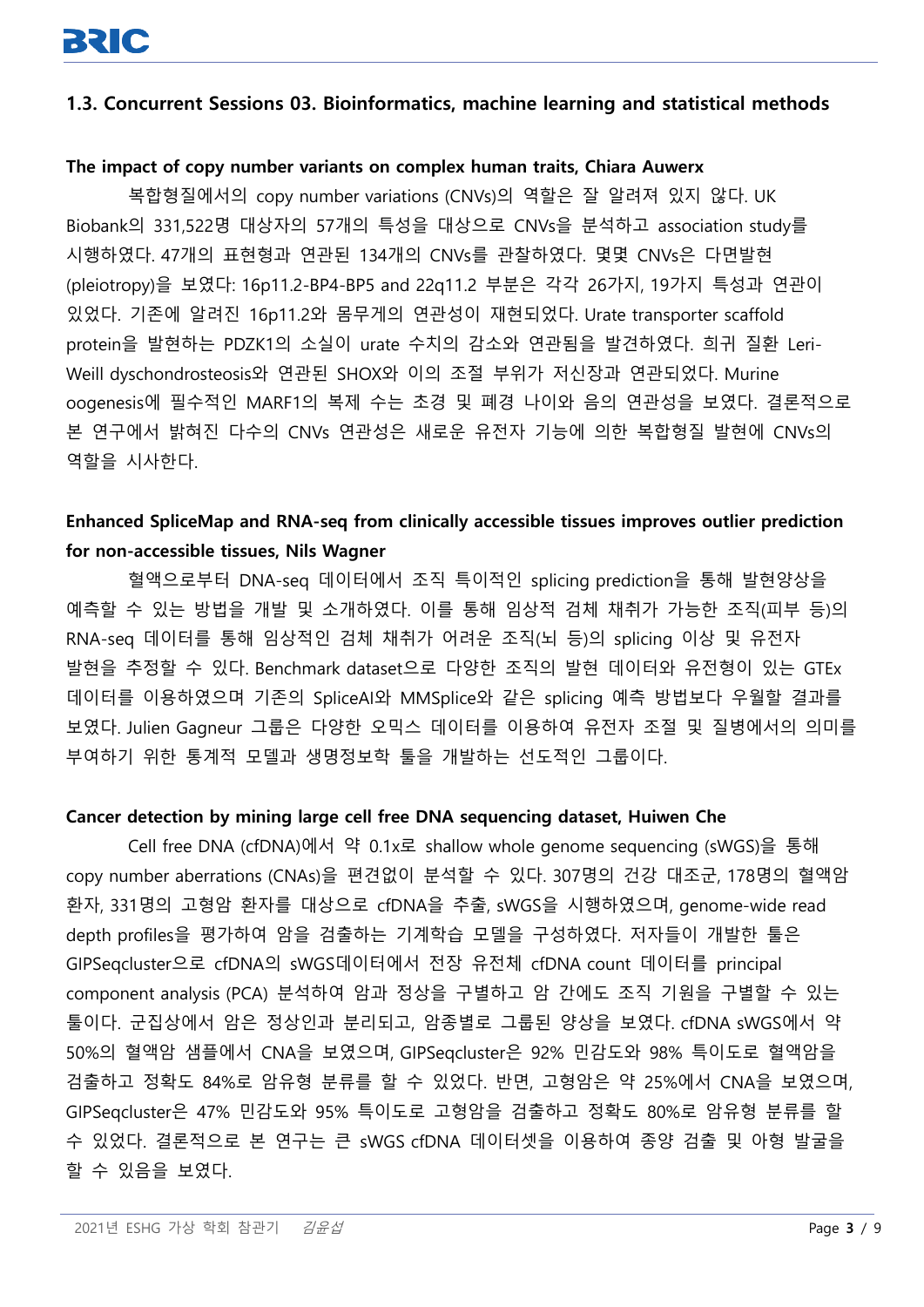# **2. 8월 29일 주요내용**

## **2.1. Plenary lecture 2. What's New? Highlight Session**

#### **Clinical implementation of RNA sequencing for Mendelian disease diagnostics, Vicente Yepez**

전장 엑솜 및 지놈 시퀀싱 연구는 절반 정도의 멘델리안 질환 의심 환자에서 확실한 진단을 내리는 데 어려움이 있었다. RNA-seq은 발현 이상 정보를 통해 진단율을 높일 수 있는 보완적인 도구로 유망하다. 전장 엑솜 시퀀싱을 시행했던 미토콘드리아 질환을 가지는 305명 환자의 섬유아세포에서 RNA-seq를 시행하였다. 발현 이상을 가지는 유전자를 우선순위를 설정하여 RNAseq 기반 변이 검출을 수행하였다. RNA-seq를 통해 16%의 WES에서 진단되지 않은 증례들에서 진단하였다. 본 연구를 통해 RNA-seq이 DNA-seq에 대한 상호보완적 도구로 오믹스 기반 진단에 활용될 수 있음을 보였다.

#### **2.2. Concurrent Sessions 13. Cancer susceptibility: From mechanisms to clinic**

# **Dissecting mutational mechanisms underpinning signatures caused by replication errors and endogenous DNA damage, Xueqing Zou**

인간 유도만능 줄기세포 및 CRISPR-Cas9 방식을 이용하여 43개 유전자 CRISPR-Cas9 knockouts (Δ)을 생성하였으며, 173개 subclone에 대해 whole-genome sequencing을 시행하였다. ΔOGG1, ΔUNG, ΔEXO1, ΔRNF168, ΔMLH1, ΔMSH2, ΔMSH6, ΔPMS1, ΔPMS2은 내인성 DNA 변화의 중요한 억제를 시사하는 특징적인 돌연변이 패턴을 보였다. 8-oxo-dG 제거는 sequence-context-specific이었으며 uracil 제거는 sequence-context-independent하였다. Mismatch repair (MMR) deficiency 돌연변이 패턴은 산화적 손상(C>A) 및 replicative polymerases의 differential misincorporation (T>C, C>T)을 특징으로 하였다. 저자들은 T>A 변이에 대해 'reverse template slippage' 모델을 제시하였다. ΔMLH1, ΔMSH6, ΔMSH2 돌연변이 패턴은 서로 유사하였으나 ΔPMS2와는 달랐다. 7,695개의 암의 전장유전체 시퀀싱 데이터에서 MMR-deficient 종양을 검출할 수 있는 'MMRDetect'라는 tool을 개발하였다.

#### **2.3. Concurrent Symposia 08. Single cell genomics in cancer**

#### **Transcriptional programs of brain tumors, Claudia Kleinman**

배아기(10, 12, 14, 16, 18일), 산후(0, 5, 7, 14일)의 발달 중인 쥐의 소뇌 세포 6만 개를 단세포 RNA-seq하였으며, 이를 통해 발달에 따른 세포유형 및 발달계통을 규명하였다. 배아기 및 산후 시기 발달단계에서 규명된 세포유형별 단세포 RNA-seq 발현 데이터를 활용하여 이를 소아 소뇌종양의 다양한 분자적 아형의 bulk RNA-seq 데이터를 deconvolution 분석하였다. Sonic Hedgehog medulloblastoma 아형은 granule cell 계통과 유사하였으며, group 3 medulloblastoma 아형은 Nestin+ stem cell과 유사하였으며, group 4 medulloblastoma 아형은 unipolar brush cell과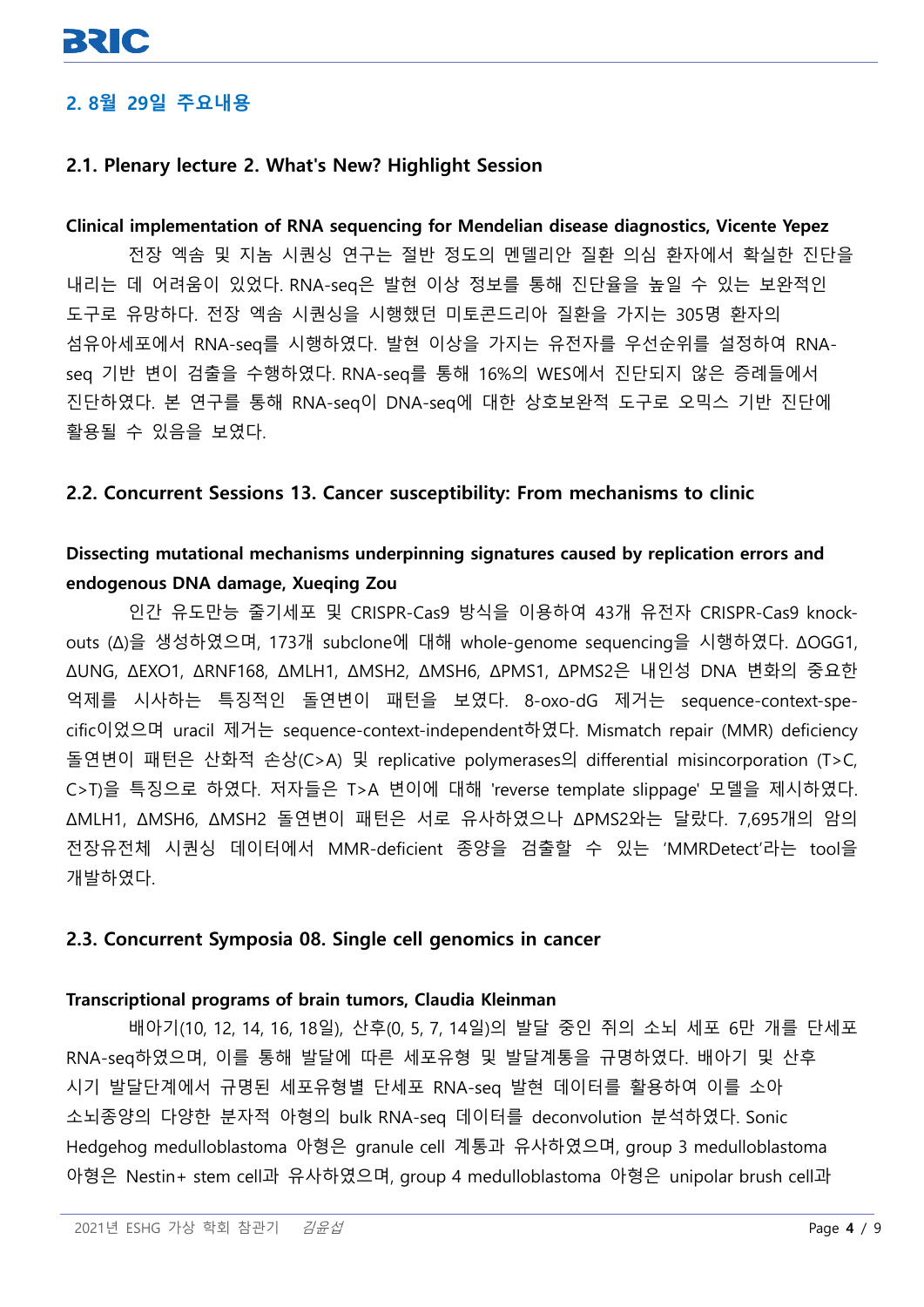유사하였으며 PFA/PFB ependymoma 및 cerebellar pilocytic astrocytoma은 prenatal gliogenic progenitor cell과 유사하였다.

소아 소뇌종양의 단세포 분석 상에서 종양에서 분지된 분화단계의 세포들이 섞여 있었다. 결론적으로 본 연구는 소뇌 종양이 초기 뇌발달 장애이며 초기 소아기에 소뇌 종양의 높은 발생율을 설명할 수 있는 가장 근접한 설명을 제공하였다. Claudia Kleinman 그룹은 computational genomics을 통해 뇌암 및 뇌 발달의 유전적 기전을 연구하는 선도적인 그룹이다.

#### **Intratumoral genetic heterogeneity at a single cell resolution, Linghua Wang**

15명의 위선암(gastric adenocarcinoma, GAC) 환자에서의 peritoneal carcinomatosis (PC) 45,048개 세포에 대해 단세포 RNA-seq를 연구하였다. PC 세포들의 암세포 간 종양 내 이질성은 전사체, 유전체, 표현형, 분자형 수준에서 있었다. PC 세포들은 또한, 종양 세포계통/상태에 따라서도 이질성을 보였다. PC 세포의 2개 아형을 찾았으며, 12개의 유전자에 기반한 예후 예측자를 만들어서 독립된 위암 코호트에 검증하였다. 결론적으로 본 연구는 위암 암 발생 및 진행에 중요한 역할을 하는 예후 패턴을 찾았다.

#### **2.4. Concurrent Symposia 11. Prevention, detection and therapy in cancer**

#### **Non-Invasive Early Lung Cancer Detection, Maximilian Diehn**

85명의 1-3기 소세포 폐암 환자에서 치료 전 혈장 cell-free DNA (cfDNA) 및 백혈구 DNA를 표적 유전자 시퀀싱 하였다. 초기 폐암환자에서도 낮은 수준이지만 circulating tumor DNA (ctDNA)가 존재하였다. Cell-free DNA (cfDNA)의 체성 돌연변이의 상당수는 clonal haematopoiesis를 반영하고, 반복적으로 관찰되지 않았다. 종양 유래 돌연변이에 비해서 clonal haematopoiesis 유래 돌연변이는 더 긴 cfDNA 분절에서 나타나며 흡연과 연관된 돌연변이 패턴이 없었다. 연구결과를 종합하여 SNVs와 CNAs로부터 기계학습기반으로 초기 폐암 환자를 위험요소를 맞춘 대조군에 대비해 비소세포 폐암을 구별할 수 있는 'lung cancer likelihood in plasma' (Lung-CLiP) 툴을 개발하고 전향적으로 검증하였다. ctDNA의 예후에 대한 역할을 보기 위해 65명의 항암 방사선치료를 받는 국소 비소세포 폐암 환자에서 218개 ctDNA 샘플을 시퀀싱하였으며, 이 중 28명은 공고요법으로 면역항암치료를 하였다. 항암 방사선치료 이후 ctDNA가 검출 불가능할 경우 면역항암치료의 공고요법과 관련 없이 예후가 매우 좋았다. 관해 목적인 치료 이후 ctDNA molecular residual disease (MRD)를 추적하는 것은 예후를 예측할 수 있다. 항암 방사선 치료 후 MRD를 보인 환자에서 면역항암제를 투여할 경우 그렇지 않은 환자보다 더 예후가 좋았다. 또한, 공고요법의 초기 과정에서 ctDNA 반응이 있는 환자는 공고요법의 치료 반응이 더 좋았다. Maximilian Diehn 그룹은 액체 생검 및 방사선치료, 면역치료, 표적치료 등의 항암제 내성 관련 임상 연구를 수행하는 선도그룹이다.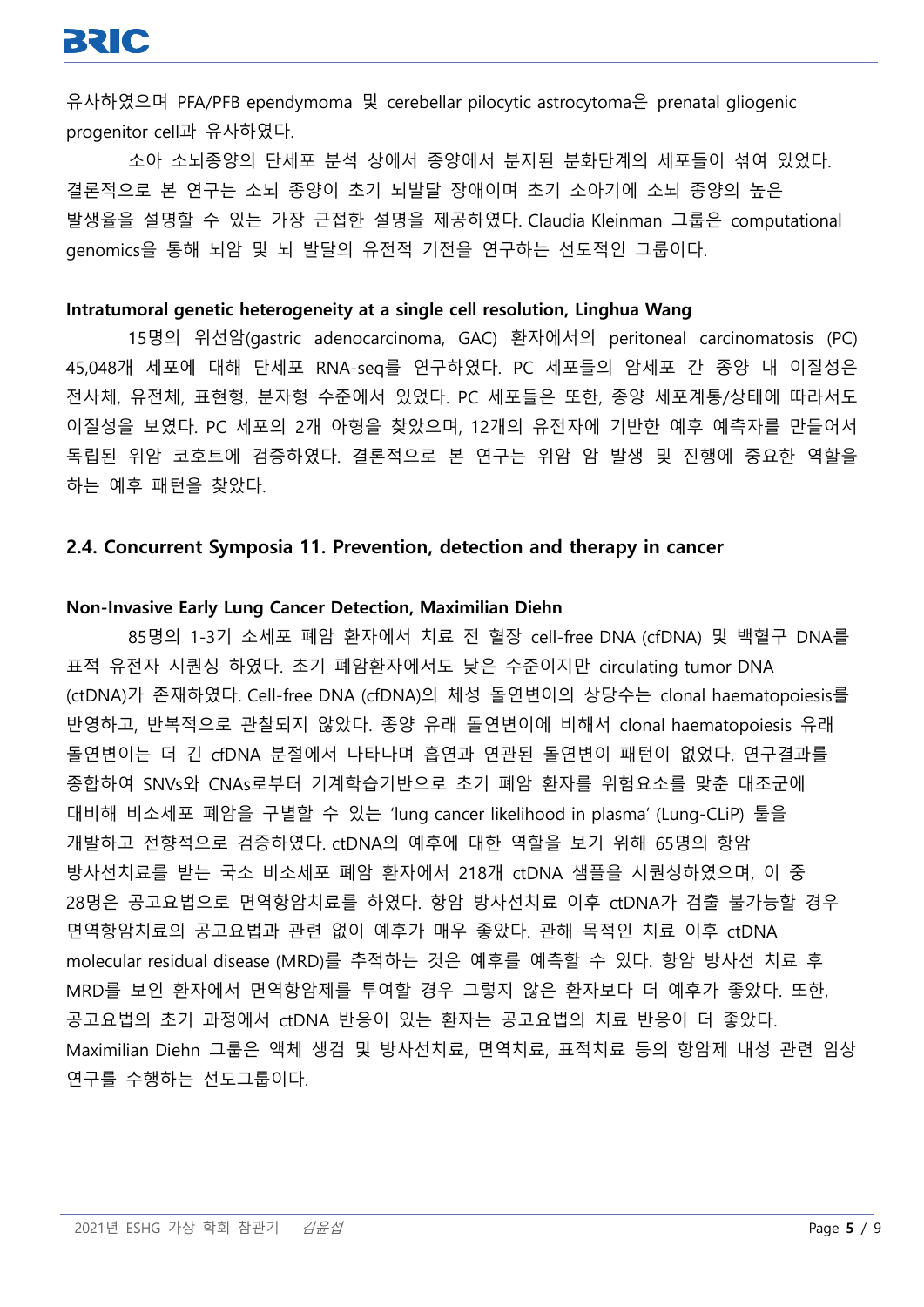# **3. 8월 30일 주요내용**

## **3.1. Concurrent Symposia 15. Cells competing cells - mosaicism and cancer**

#### **Cell competition: mechanisms and implications for health and disease, Eugenia Piddini**

여성의 출생 이전 random X inactivation; somatic mutation 및 microclone; epigenetic level 등의 기전으로 인해 인간 신체는 mosaic한 세포들로 구성되어 있다. Cell competition은 동일 조직 내에서 세포유형 간 경쟁의 결과로 인한 세포 집단의 소실이다. 종양에서는 supercompetitor가 증식해서 cancerization field를 형성하게 된다. Ribosome gene copy loss가 24종의 암의 43%에서 관찰된다. Ribosome mutation으로 proteotoxic stress가 발생, 이로 인한 cell competition이 발생되며 이것이 암의 발생에 기여할 수 있다.

#### **3.2. Concurrent Sessions 18. Functional genomics and transcriptomics**

## **Substantial somatic genomic variation and selection for BCOR mutations in human induced pluripotent stem cells, Foad Rouhani**

동일인에서 다양한 조직, 피부, 혈액에서 Human Induced Pluripotent Stem Cells (hiPSC)을 구성했으며, 모든 hiPSC 세포주에서 광범위한 단일 염기 돌연변이를 확인하였다. 454개의 fibroblast 유래 hiPSC 세포주(F-hiPSCs) 및 44개의 혈액 유래 hiPSCs 세포주(BhiPSCs)에서 전장게놈 시퀀싱을 시행하였다. F-hiPSCs의 ~72%에서 자외선 연관 돌연변이(0.25-15 per Mb)를 확인하였다. 동일인 유래 F-hiPSC 클론 간에 뚜렷한 유전적 이질성을 확인하였다. 272개의 암유전자 병인성 돌연변이를 확인했으며 이 중 21개 유전자는 3가지 이상의 돌연변이를 보였다. 반면, B-hiPSC은 낮은 정도의 돌연변이 부담을 가졌다(0.28-1.4 per Mb). 자외선 돌연변이 패턴은 없으나 매우 높은 빈도(~57%)의 BCOR 돌연변이가 관찰되었다. 돌연변이 패턴상으로는 산화적 손상에 의한 Signature 18이 많이 관찰되었다. 결론적으로 본 연구는 세포기반 치료의 임상적 적용 이전에 구체적인 염기 단위의 확인이 필요함을 시사한다.

#### **3.3. Concurrent Sessions 20. From mechanisms to therapeutic insights in cancer**

## **Investigation of tumor suppressor gene loss on chromosome 8p in hepatocellular carcinoma using chromosome editing, Thorben Huth**

간암(hepatocellular carcinoma)에서 50% 이상에서 8p loss를 보이며, 8p의 loss-ofheterozygosity (LOH)는 나쁜 예후를 보인다. 8p LOH 종양의 기전 및 치료법을 알기 위해 CRISPER/Cas9 방식으로 염색체 조작 및 유전자 조작을 통해 8p LOH 종양의 취약점을 연구하였다. 간암 세포주에서 8p LOH 이후 RNA seq 분석으로 metabolism 및 metastasis pathway의 발현이 바뀜을 확인하였으며 functional assay를 통해 metastasis phenotype을 확인하였다. In silico 분석을 통해 PARD3, PARD6B와 같은 유전자들이 8p LOH 세포에서 타겟 치료 물질임을 확인하고 실험을 통해 이를 검증하였다.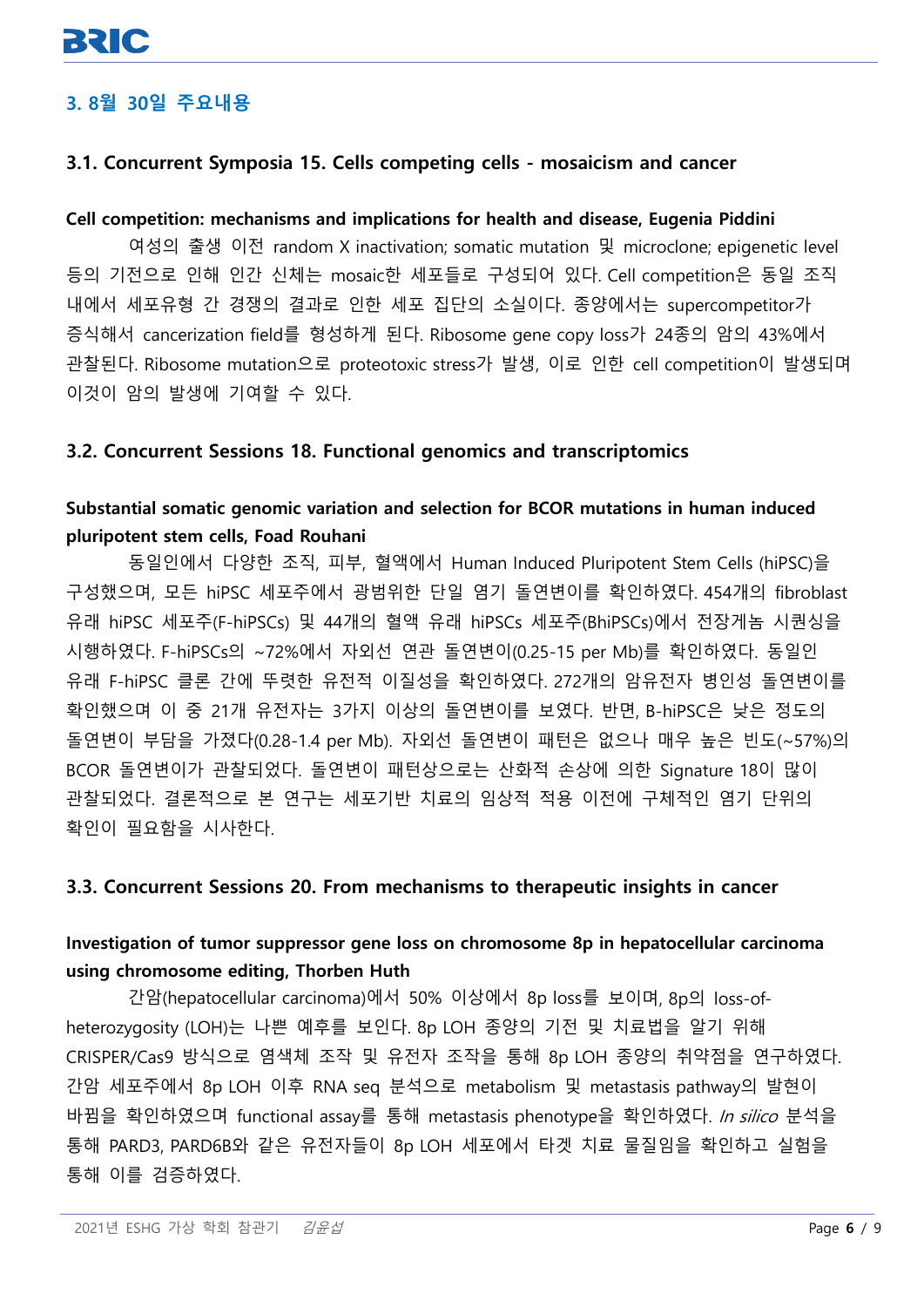**3.4. Concurrent Sessions 21. Clinical immunology and novel therapies of genetic diseases**

# **Attenuation of dysfunctional DNA damage response and PARP1 signaling by minocycline reduces ectopic calcification in pseudoxanthoma elasticum, Lukas Nollet**

Pseudoxanthoma elasticum (PXE)은 주로 간과 신장에서 발현되는 ABCC6의 bi-allelic 돌연변이로 생기는 질환으로, 유전성 이소성 석회화 및 탄력섬유의 단절로 인한 임상증상이 특징이다. 정상인 및 PXE 환자에서 유래한 섬유아세포로 DNA damage response (DDR) 타겟 PARP1 효과 및 칼슘 마커들에 대한 발현 연구 및 PARP1 억제제인 minocycline 처리 전후의 비교를 수행하였다. PXE에서 PARP1, P21, P53, ATM이 높게 발현되었으며 DDR 억제제인 SIRT1은 억제되었다. PARP1 하위인 STAT1/3, IL-6, TET1 and RUNX2는 발현이 높아져 있었으며, RUNX2 억제제인 microRNA-204의 발현은 저하되었다. Minocycline 치료는 p21, p53, ATM and the PARP1- STAT1/3-TET1-RUNX2를 약화시켜 ALPL, MSX2, CTGF, MMP2, BMP2의 발현을 낮추고 석회화를 저해하였다. Minocycline-treated abcc6a-/- zebrafish는 이소성 석회화의 60%의 감소를 보였다. 결론적으로 본 연구에서는 처음으로 PXE에서 DDR/PARP1 신호전달의 이상을 보임을 밝혔으며, minocycline으로 DDR/PARP1 신호전달 경로를 억제하고, 이소성 석회화를 *in vivo* 및 *in vitro*에서 억제함을 보임으로 PXE의 새로운 치료제를 제시하였다.

#### **3.5. Cooperate session 54. QIAGEN**

# **QIAGEN: microRNA profiling for biomarker development and molecular mechanism-of-action studies, Samuel Rulli**

최근 microRNA (miRNA)의 질병에서의 치료적 활용이 연구되고 있으며 현재 miRBase 데이터베이스(v22)에서 2,654개의 miRNA가 알려져 있다. miRNA은 질병 특이적인 발현을 보이며, 차세대 염기서열 분석 및 qPCR을 통해 검출 및 검증을 할 수 있다. 세포의 자멸사 혹은 exosome이나 microvesicle을 통해서도 miRNA를 방출한다. miRNA은 ~21개의 염기로 이루어져 있으며, 대부분의 조직에서 발현하고, 발생, 분화, 신호전달, 감염, 노화, 질병, 암발생 등의 상황에서 발현이 바뀐다. 암 분야에서는 miRNA가 정상조직과 구별, 혈액 등을 통한 암의 조기진단, 원발암 미상일 경우, 암 취약 환자 스크리닝, 종양 아형 구별 등의 연구에 사용되고 있다. 다양한 기전에 의한 miRNA-mRNA 상호작용의 방해를 통해서 miRNA가 질병에 관여한다. 혈청, 혈장, 뇌척수액, 소변, 침과 같은 체액에서 miRNA를 민감, 특이, 정확하게 검출할 수 있어 circulating miRNA는 유망한 바이오마커로 여겨지고 있다. Exosome은 모든 체액에 있으며, 체액에 있는 RNase로부터 안정적으로 RNA를 함유하고 있어 exosome 유래 miRNA로도 연구가 활발하다. QIAGEN사의 QIAseq miRNA library kit을 이용하여 UMI을 통해 정확히 miRNA의 양을 측정하는 miRNA-seq가 가능하다.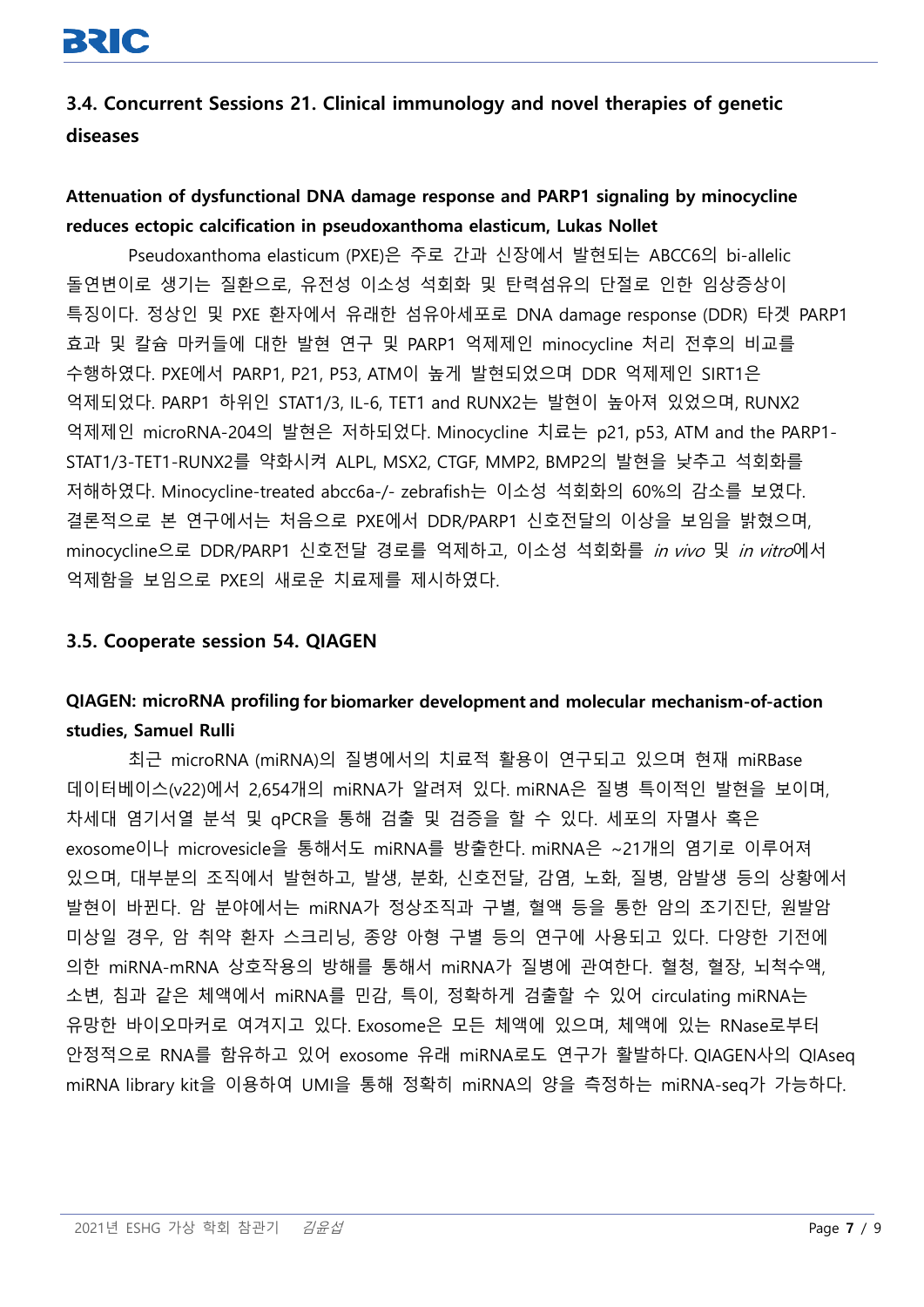# **4. 8월 31일 주요내용**

#### **4.1. Plenary lecture 5. ESHG Award Lecture**

## **Molecular stratification, molecular prediction and dynamic monitoring of breast cancer, Carlos Caldas**

유방암의 분자적 아형을 찾기 위한 저자의 10년간의 연속된 연구들이 요약되어서 발표되었다. 다른 암에 비해 유방암은 single nucleotide variants (SNVs)가 아닌 copy number alterations (CNAs)가 많다. CNA을 기반으로 유방암의 10개의 아형(이 중 4형은 ER+/ER-로 추가 분류, 따라서 총 11개)을 규명하고 독립된 데이터셋을 통해 검증하였으며, 아형 간에 예후 및 재발의 가능성도 다름을 확인하였다. 11개의 아형은 유전자 돌연변이 분포, 종양 내 다형성, 면역반응이 달랐다. 결론적으로 유방암은 서로 다른 CNA/SNV driver, 종양미세환경, 클론 다형성, 임상경과를 가지는 11개 질환의 모음이다. Carlos Caldas 그룹은 유방암의 분자적 아형과 기능 유전체학을 연구하는 선도적 그룹이다.

#### **4.2. Cooperate session 53. 10x Genomics**

# **10x Genomics: Single Cell Multiomics and Spatially Resolved Transcriptomics - Towards a deeper understanding of disease pathogenesis, Hannes Arnold.**

10x Genomics는 단세포 시퀀싱 관련 플랫폼을 공급하는 회사로 단세포 multimodal omics는 2019년 nature method에서 method of the year로 선정되는 등 최근 가장 주목받는 연구 방법이다. 단세포 관련하여 유전체 발현뿐만 아니라, immune profiling, ATAC, ATAC + Gene expression, CRISPER screening, surface protein, antigen screening 등의 다양한 단세포 멀티오믹스 키트를 제공한다. 단세포 연구는 암뿐만 아니라, 선천성 질환, 발달, 돌연변이의 기능 연구 등에도 쓰이고 있다. 회사의 Visium 기술은 Frozen 또는 FFPE 조직을 6.5mm x 6.5mm 크기의 슬라이드에 위치하여, 슬라이드의 위치 바코드를 이용해 공간 정보를 포함한 유전체 발현 연구를 할 수 있다.

#### **5. 맺음말**

빠르게 발전하는 유전학 분야에서 액체 생검 분석, 싱글셀 시퀀싱, 롱리드 시퀀싱 등과 같은 다양한 새로운 기술을 이용하는 연구자나 회사들의 발표가 눈에 많이 띄었다. 암, 면역질환, 희귀질 환, 복합질환과 같은 다양한 질병뿐만 아니라 집단 유전학 등 다양한 유전학 분야를 아우르는 학회 이기 때문에 다양한 연제들을 볼 수 있는 게 장점이자 단점으로 생각한다. 최근의 다른 온라인 학회 들처럼 학회 당일에 라이브뿐만 아니라 이후에도 온라인으로 언제나 다시 들을 수 있었다. 필자가 이전에 참석했던 미국의 ASHG 학회와 비교해 보았을 때에도 크게 손색이 없고, 유럽 인사들의 참석 비중이 높아서 관심있는 그룹이 유럽에 있다면 나름의 장점이 될 수 있다고 생각된다.